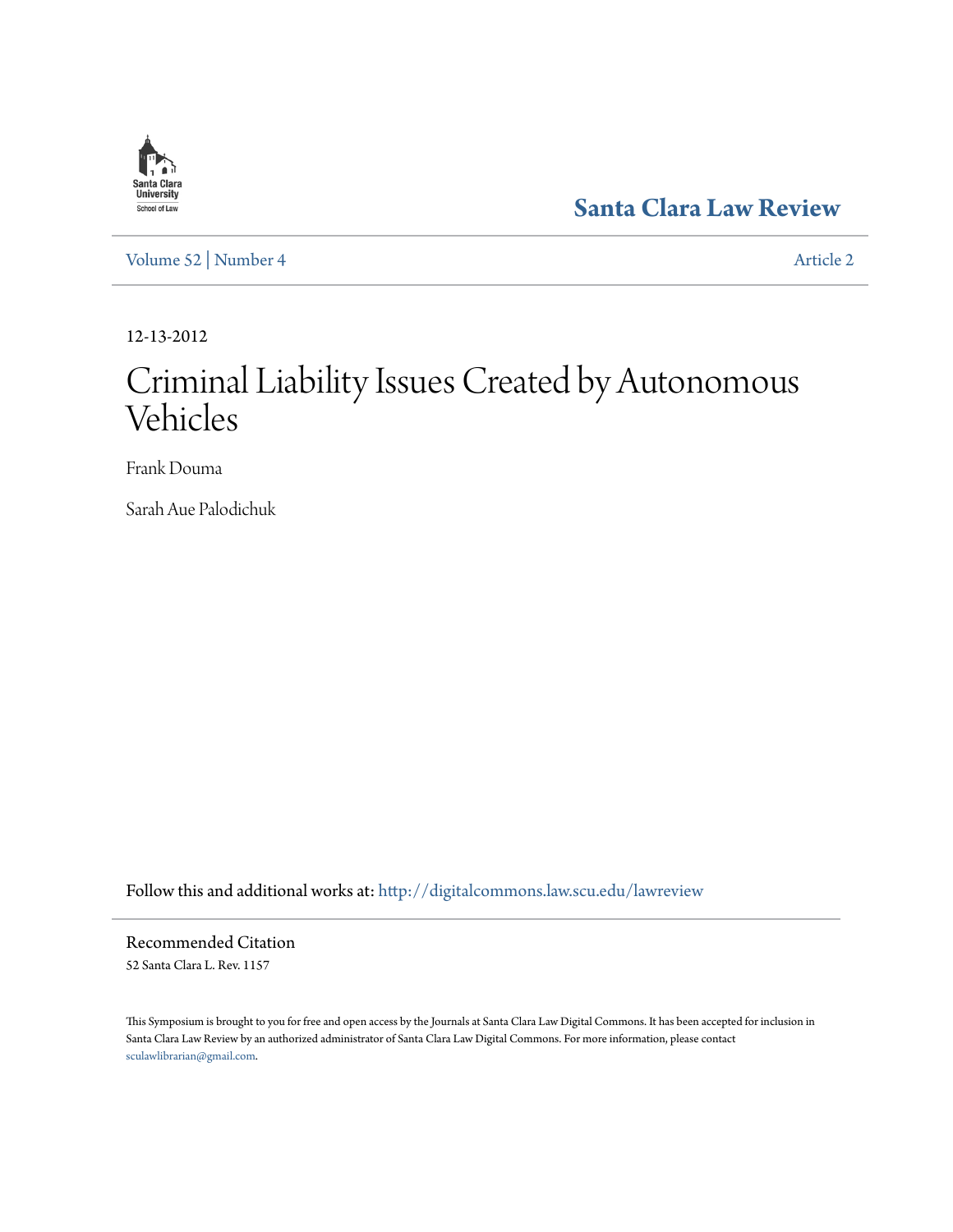# *"But Officer, it wasn't my fault . . . the car did it!"*

# **CRIMINAL LIABILITY ISSUES CREATED BY AUTONOMOUS VEHICLES**

# **Frank Douma\* and Sarah Aue Palodichuk\*\***

#### TABLE OF CONTENTS

Introduction

- I. Passenger v. Auto-Pilot
	- A. Passenger: The Driverless Car
	- B. Auto-pilot: I Have an Override Button, and I'm Prepared to Use It!
- II. New Benefits, New Regulations
	- A. Autonomous Vehicles and Drunk Driving
	- B. Autonomous Vehicles and New Drivers
- III. Autonomous Vehicles and Third Party Interference
	- A. Preventing the Autonomous Vehicle from Committing "Autonomous" Crimes

B. Law Enforcement and Autonomous Vehicles

Conclusion

#### **INTRODUCTION**

The safety, efficiency, and mobility benefits of autonomous vehicles are extensive and many believe that

 <sup>\*</sup> Frank Douma is a Research Fellow and Associate Director of the State and Local Policy Program at the Humphrey School of Public Affairs and a Research Scholar at the Center for Transportation Studies, both located at the University of Minnesota. He manages research projects related to several different areas of transportation policy, including impacts of developments in information and communications technologies (ICT) and development of alternative transportation options in both large and small communities.

The authors would like to acknowledge the research support of Tom Garry, Research Assistant, and support of the Research and Innovative Technology Administration at the U.S. Department of Transportation, through the University of Minnesota's ITS Institute for making our research in this area possible.

 <sup>\*\*</sup> Legal Researcher, University of Minnesota.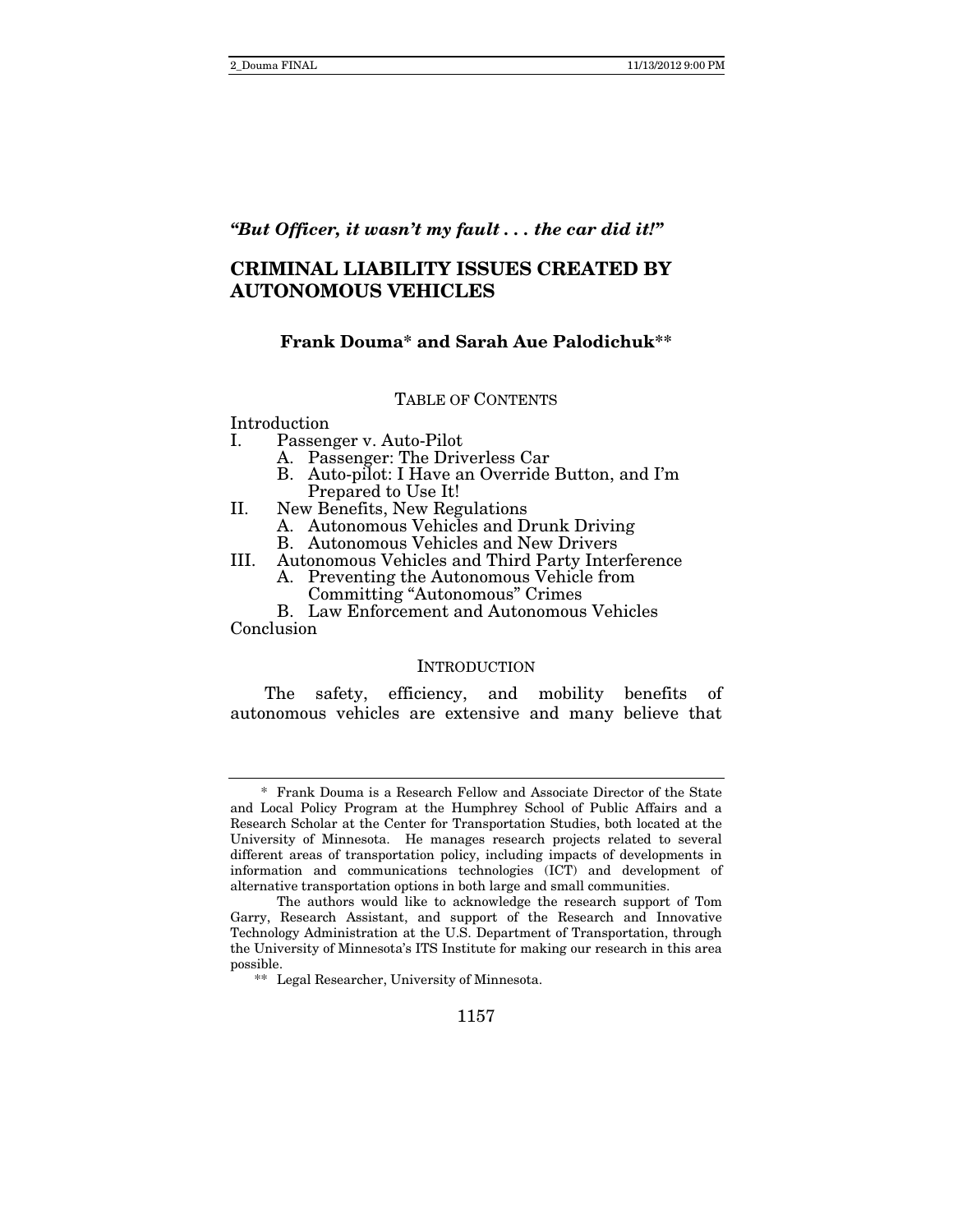these technologies will be widely adopted in the near future.<sup>1</sup> Acceptance of autonomous vehicles by society could translate into real-life improvements by reducing the fear of car crashes, increasing productivity by relieving congestion for busy commuters, and providing continued mobility for elderly persons who would otherwise be apprehensive about their ability to drive safely.

In addition to providing new solutions to the above issues, autonomous vehicles could solve problems for which there currently are not adequate remedies, such as: eliminating the need for drivers licenses, thus allowing thirteen-year-olds to meet at the mall to watch a movie; providing a safe, low-cost alternative to ending a night out partying by providing a "Take me home, I'm drunk" button; making speeding tickets become a thing of the past; and ending the threat of distracted driving before it becomes an epidemic.

While the benefits are numerous, there are important questions that must be addressed before any can be realized. Primary among these is the issue that our current legal system assumes that the person in the driver's seat is in control of the vehicle, which is not necessarily the case with autonomous vehicles.<sup>2</sup> If drivers' roles are reduced with the creation of a limited-driver or no-driver input system, the criminal liability regime will have to significantly change in order to accommodate the new technology. While some traffic violations and vehicular crimes are based on strict liability, others have intent requirements, and/or depend on a person being "in control" of a motor vehicle. The required change may be as straightforward as creating a new set of laws regulating the actions of autonomous vehicles, as well as their owners and drivers, in addition to laws that already exist. The difficulty, however, is in developing those laws in a manner that fully reaps the benefits of removing human error from the roads, while still achieving the criminal law purposes of deterring and punishing misbehavior. The policy implications presented could require tailoring of laws to many problem areas, which in turn can create undesired

 <sup>1.</sup> Sven A. Beiker, Legal Aspects of Autonomous Driving, 52 SANTA CLARA L. REV. 1145, 1149–52 (2012).

 <sup>2.</sup> Id. at 1152.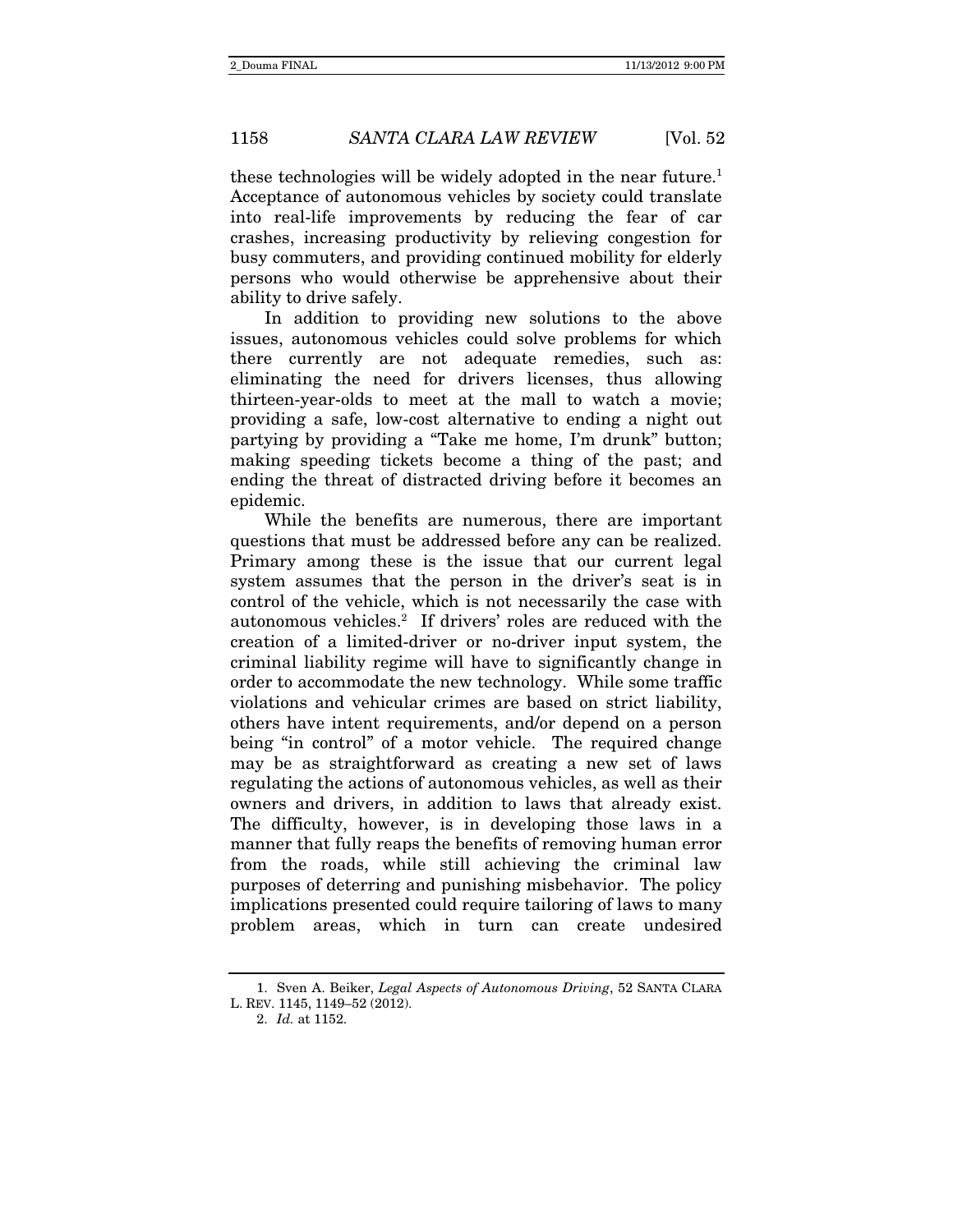opportunities for confusion and misunderstanding for those trying to pass the laws.

The first group of offenses to consider is strict liability offenses: speeding infractions, driving without proof of insurance, and even parking tickets are determined by a fairly clear "either you did it or you didn't" standard. The second group is intent offenses. These include any vehicular crime that has a mens rea requirement—most notably, criminal vehicular homicide, which often is based in negligence.3 The third group is comprised of offenses that depend on a person having control of a vehicle. These offenses will cause the most problems for developers of autonomous vehicles because it may be unclear as to who has "control" of an autonomous vehicle. Issues such as implied consent, (e.g., a person who operates a vehicle on a public road is deemed to have consented to an alcohol test if suspected of drunk driving), fall into this classification.<sup>4</sup> The final group of offenses to consider is those where the owners of vehicles are vicariously liable for the actions of the drivers. In Minnesota, for example, the owner of a vehicle can be charged with a misdemeanor if their car passes a school bus that has a stop sign extended and lights flashing.<sup>5</sup> Also, jurisdictions that allow automated enforcement of speeding and red-light-running often send the ticket to the owner of the car without a picture of who was driving.<sup>6</sup> In addition to the above groups of offenses, deployment of autonomous vehicles will also raise a number of potential "new" crimes, such as third party tampering (hacking) and terrorism, that need to be addressed.

 <sup>3.</sup> MINN. STAT. § 609.21 (2011). The Minnesota Statute on Criminal Vehicular Homicide and Injury includes applications based on strict liability (operating a motor vehicle while having an alcohol concentration of 0.08 or more) and intent (operating a motor vehicle in a grossly negligent manner). Id.

 <sup>4.</sup> See e.g., CAL. VEH. CODE § 23612 (2012) (state's implied consent statute). Many states have implied consent laws with respect to suspected drunk driving. For a discussion, see Tests for Alcohol or Drugs, Generally; Implied Consent, 7A AM. JUR. 2D AUTOMOBILES AND HIGHWAY TRAFFIC § 346 (2012).

 <sup>5.</sup> MINN. STAT. § 169.444(6) (2011).

 <sup>6.</sup> See, e.g., 625 ILCS 5/11-208.8 (2011) (Automated traffic law enforcement system); ALBUQUERQUE, N.M. ORDINANCES ch. 7, art. XI, § 7-11-5(B) (2005) (as amended 2009).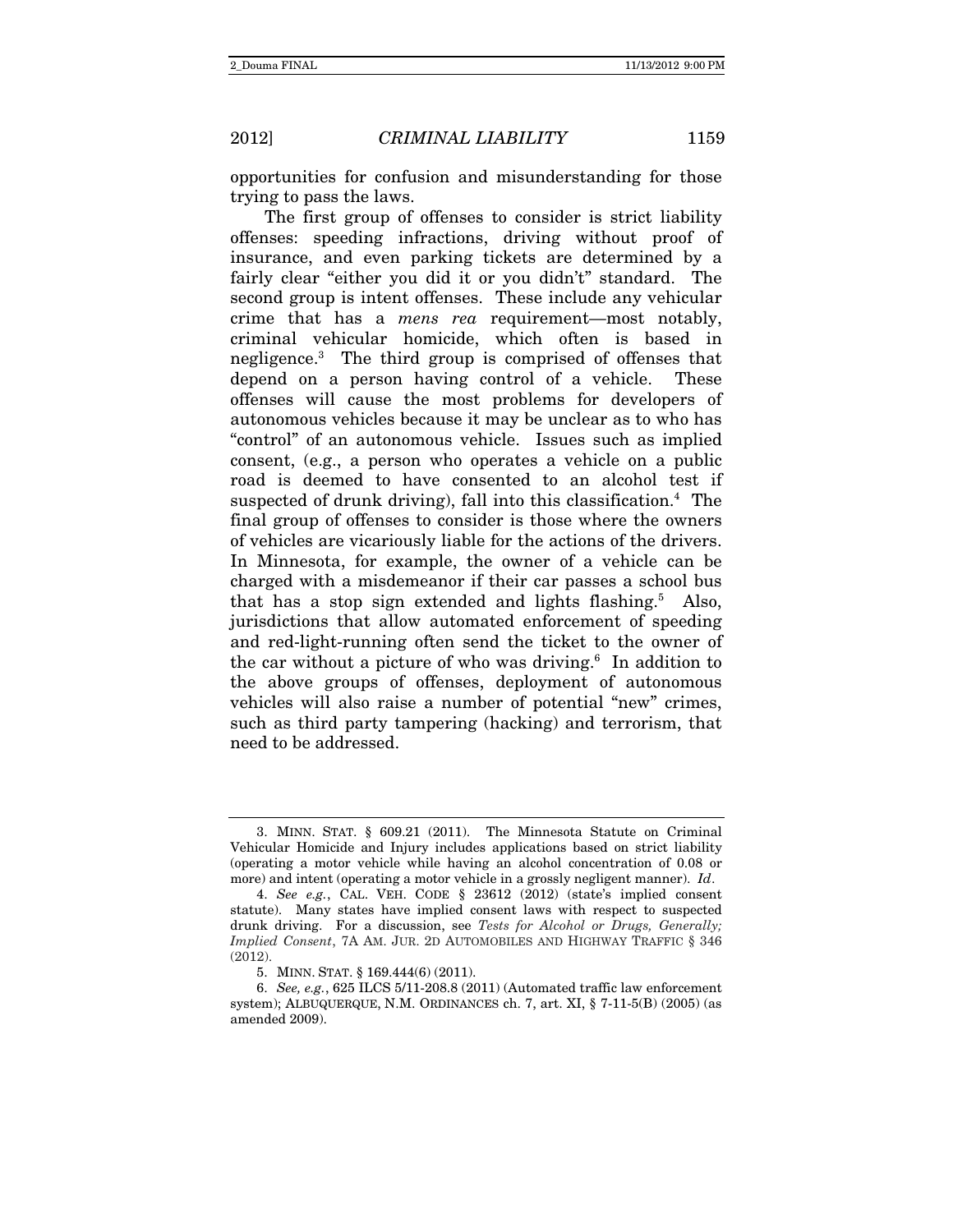#### I. PASSENGER V. AUTO-PILOT

The major problem with autonomous vehicles is that it is unclear who, if anyone, is actually involved with the "driving." If no one is driving the vehicle, who should bear ultimate responsibility if something goes wrong? Is the "driver" of an autonomous vehicle like the engineer of a train or pilot of an aircraft on "autopilot," or is she simply a passenger, with little or no control of the vehicle's behavior? To solve this problem, traffic laws should distinguish between "operating" a vehicle and "operating a vehicle in a meaningful way."

#### A. Passenger: The Driverless Car

In the passenger scenario, the autonomous vehicle is so skilled at driving that it functions as a driverless car—with or without passengers. For example, an operator of a vehicle could program the autonomous vehicle and sit in the driver's seat eating a hamburger and fries—even sleeping—oblivious to the functioning of the car. Or, commuters could arrive at work in the morning, then tell their cars to go park with instructions to come back after work to pick them up. While the car is given instructions by a human, it is not being driven in the traditional sense; the "driver" is not operating the vehicle in a meaningful way.7

In this scenario, laws to address common issues, such as speeding and stopping for stop signs, are fairly simple: program autonomous vehicles to comply with all statutes and regulations regarding the rules of the road.<sup>8</sup> If a car were truly in passenger mode any violation would be a malfunction on the part of the vehicle. This would also be true in cases where intent is the basis of a vehicular crime—as long as the operator was merely acting as a passenger, negligence could not be found in the traditional sense.<sup>9</sup>

 <sup>7.</sup> See infra Part I.B.

 <sup>8.</sup> The autonomous technology in the vehicle "is capable of being operated in compliance with the applicable traffic laws of this State . . . . NEV. ADMIN. CODE ch. 482A, § 16(2)(f) (effective Mar. 1, 2012). Because Nevada is the only U.S. jurisdiction in which autonomous vehicles are authorized, the Nevada Department of Motor Vehicles' regulations are the only insight we have to the legislative process of addressing autonomous vehicles. See infra Part I.E–G.

 <sup>9.</sup> This does, however, raise the issue of hacking into the autonomous vehicle's computer.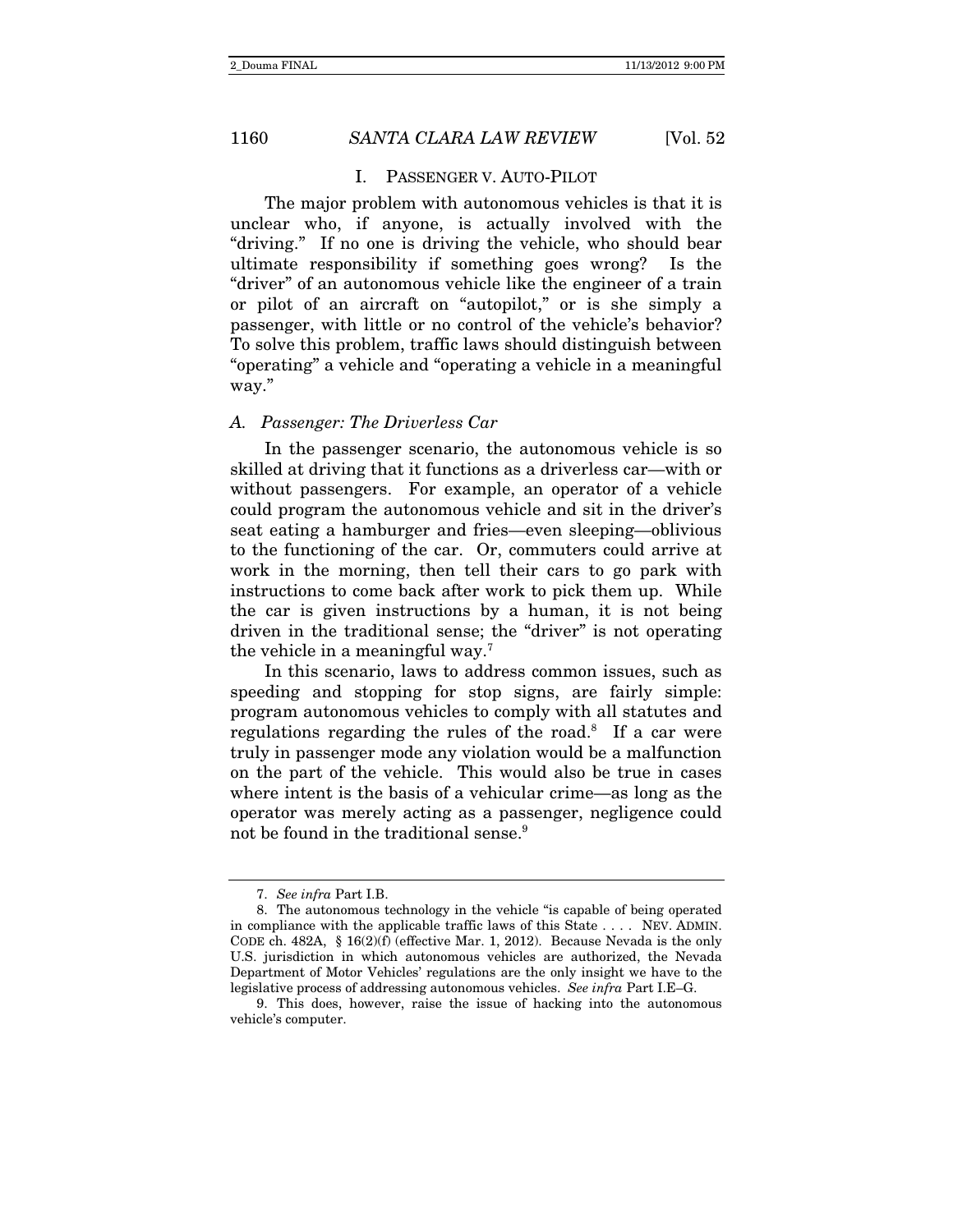If the technology is available, and every state chooses the passenger route, a clear line could be drawn between driving and being driven. Nevada's draft regulations have included language that requires a safety alert to the driver during an autonomous technology failure.<sup>10</sup> If the driver is not present or is unable to safely take control of the vehicle, the vehicle must safely cause itself to come to a stop.<sup>11</sup> Legislators can account for all aspects of an operator who is not operating in a meaningful way. Accidents that result in property damage or personal harm currently can have both criminal and civil implications for the driver at fault; victims of accidents caused by the malfunction of an autonomous vehicle could find recourse in civil liability against the manufacturer.

# B. Auto-Pilot: I Have an Override Button, and I'm Prepared to Use It!

Upon leaving the driverless car realm, one enters the murky waters of auto-pilot. The pressing question is regarding the responsibility of a driver $12$  vis-a-vis the disengage option.<sup>13</sup> On one hand, the disengage option could serve as a safety feature where the operator is able to take control of a malfunctioning car. Here, the issue is whether the operator has a duty to continually monitor the behavior of the car, being ready to take over at any moment, or if the operator is only obligated to respond to safety alerts generated by the vehicle. In both cases, criminal sanctions could arise if a person either fails to override when obligated to, or acts to override in an inappropriate manner.<sup>14</sup> On the other hand, the law will also need to anticipate moving violations where the driver overrides properly functioning autonomous technologies so that they may drive the vehicle as a standard motor vehicle. While existing laws against

 <sup>10.</sup> NEV. ADMIN. CODE § 16(2)(b).

 <sup>11.</sup> Id. § 16(2)(d)(2).

 <sup>12.</sup> Not merely an operator because human interaction will be required.

 <sup>13.</sup> In the passenger scenario above, the ability to disengage could be justified merely as a psychological help for people who don't like the idea of a robotic car careening out of control. It could also exist as a political pacifier for those who are not quite ready to give up the freedom of the open road.

 <sup>14.</sup> While the former scenario eliminates some of potential benefits provided by autonomous vehicles, such as texting or sleeping while the vehicle in is motion, the latter situation allows the driver to engage in other activities until alerted to the need to act.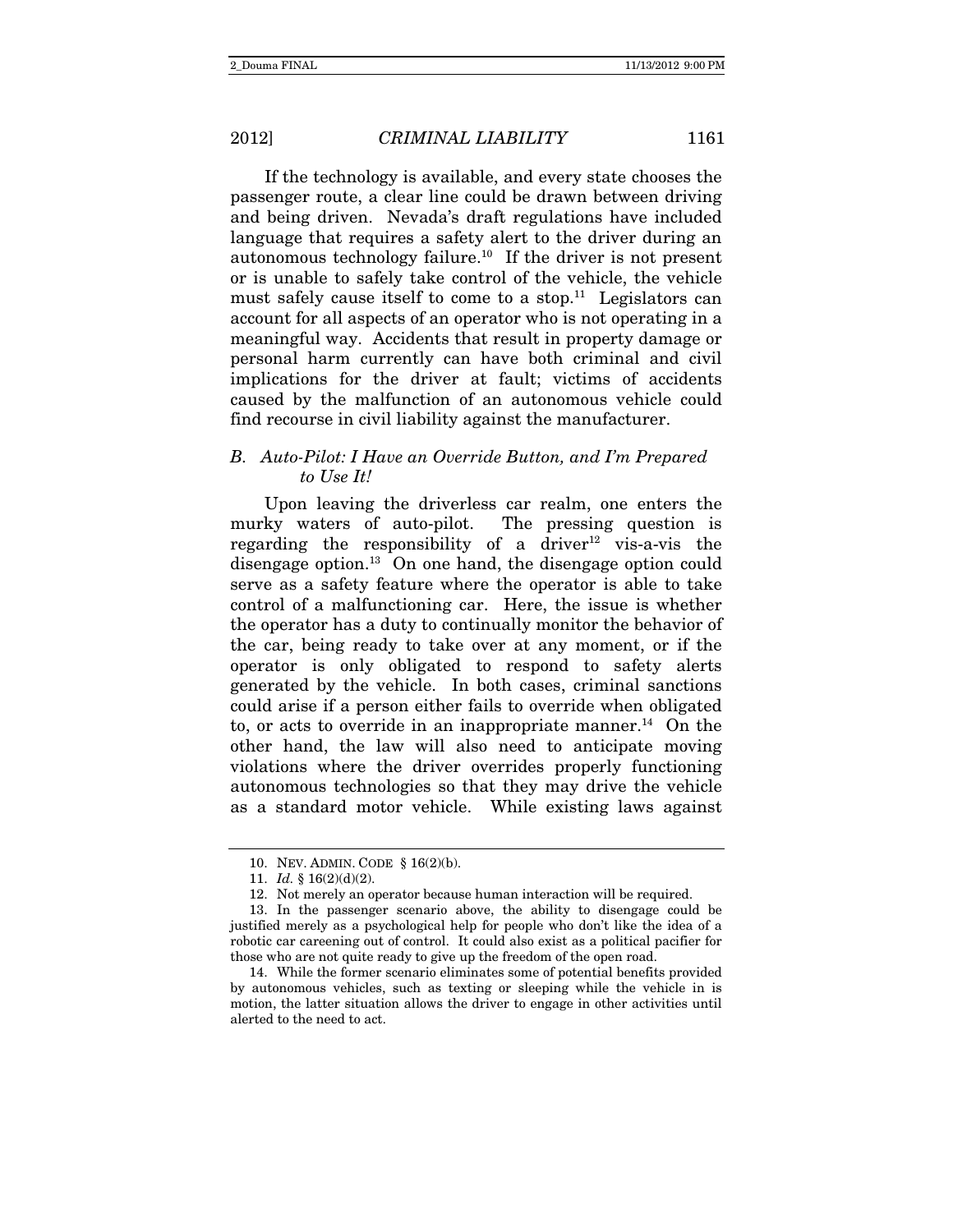moving violations should be sufficient to provide legal sanction, developers of the technology will need to address how to provide a "time stamp" to verify whether a person was operating a vehicle in a meaningful way, or whether the car was operating autonomously. This will be necessary for prosecutors who would be required to prove that the driver was operating the vehicle in a meaningful way and beneficial for vehicle users who wish to present the lack of override as an affirmative defense.

#### II. NEW BENEFITS, NEW REGULATIONS

The choice between basing laws on passenger or autopilot modes will ultimately be a legislative question for each state. Regardless of the path chosen, legislators will be faced with the daunting challenge of creating a new set of regulations that will satisfy the public need for safety while simultaneously realizing the potential benefits of autonomous vehicle technology.

The first problem state legislatures will face is the use of the word "operate," which will either need to be redefined or at the very least, distinguished. This varies significantly from traditional laws that consider the operator of a motor vehicle to be actively controlling the vehicle. To ban texting while riding in an autonomous vehicle seems pretty foolish if a person was permitted to sleep while in the driver's seat. While Nevada did not completely redefine "operate" for autonomous vehicles, they did amend the texting ban to make an exception, saying in part, "a person shall be deemed not to be operating a motor vehicle if the motor vehicle is driven autonomously."15

The next issue, discussed briefly above, is that of the responsibility associated with a disengage button. In the passenger scenario, a disengage button, if even available at all, would function primarily as a psychological comfort for drivers not yet accustomed to a car driving itself since the car would be expected to handle a malfunction without a driver.<sup>16</sup> In the auto-pilot scenario, however, there is a spectrum of override responsibility that could be placed upon the driver. The law would need to address hand-over scenarios, from a

 <sup>15.</sup> S.B. No. 140, 2011 Leg., 76th Sess. amend. 99 (Nev. 2011).

 <sup>16.</sup> NEV. ADMIN. CODE § 16(2)(d)(2).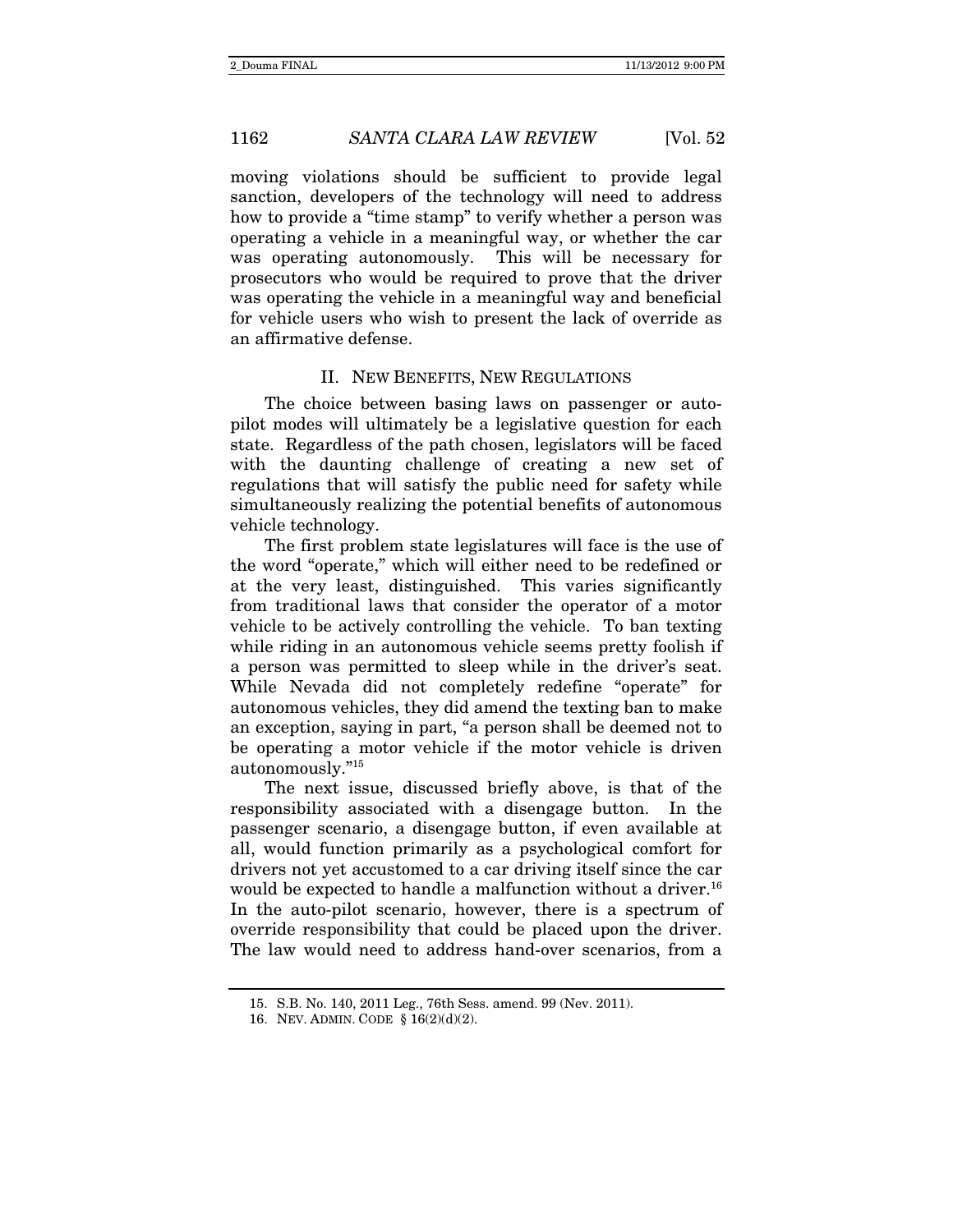safety alert that prompts a human to take control to an affirmative duty to prevent any violation. These issues have not yet been explored, but present many opportunities for grey areas as proponents of the technology see autonomous vehicle capabilities as nearly perfect, even if not fail-safe, and those fearful of it desire to have a driver with ultimate authority. If legislators determine they will require a licensed driver in the driver's seat, $17$  they must then decide whether to place criminal responsibility on that driver for failing to respond to technological malfunctions.

#### A. Autonomous Vehicles and Drunk Driving

The complexity of the issue regarding the responsibility of and ability to use an over-ride button, becomes most clear in the context of "drivers" who have had too much to drink. The possibility of removing drunk drivers from the road is one of the most prominent benefits autonomous vehicles might provide. The law may not go so far as to allow someone in the driver's seat of a car to consume alcohol while driving, but could a provision be made for inebriated people to be driven home by their own car? One way to do this, potentially, would be to have an "I'm drunk, take me home" button, where the car acts as a personal "taxi," delivering the intoxicated person home safely without any further interaction. However, the car would have to operate in autonomous mode without an override option. As long as an override option is available, an inebriated person could be found to be in control of the car, since courts have interpreted "control" of the vehicle to mean much more than just driving it. In the extreme case, it can mean a car pulled over on the side of the road with the driver, having an alcohol concentration above the legal limit, taking a nap in the passenger seat with the keys in their pocket.18 Because of this reasoning, legislators will likely have to carve out an exemption for autonomous vehicles that can disengage their "over-ride" button when their "driver" is intoxicated. Another method of triggering this disengage option would be the inclusion of in-car breathalyzers. While such tools currently are used to

 <sup>17.</sup> Nevada requires operators of autonomous vehicles to have an additional endorsement on their licenses, as well.

 <sup>18.</sup> See, e.g., City of Naperville v. Watson, 677 N.E.2d 955 (Ill. 1997).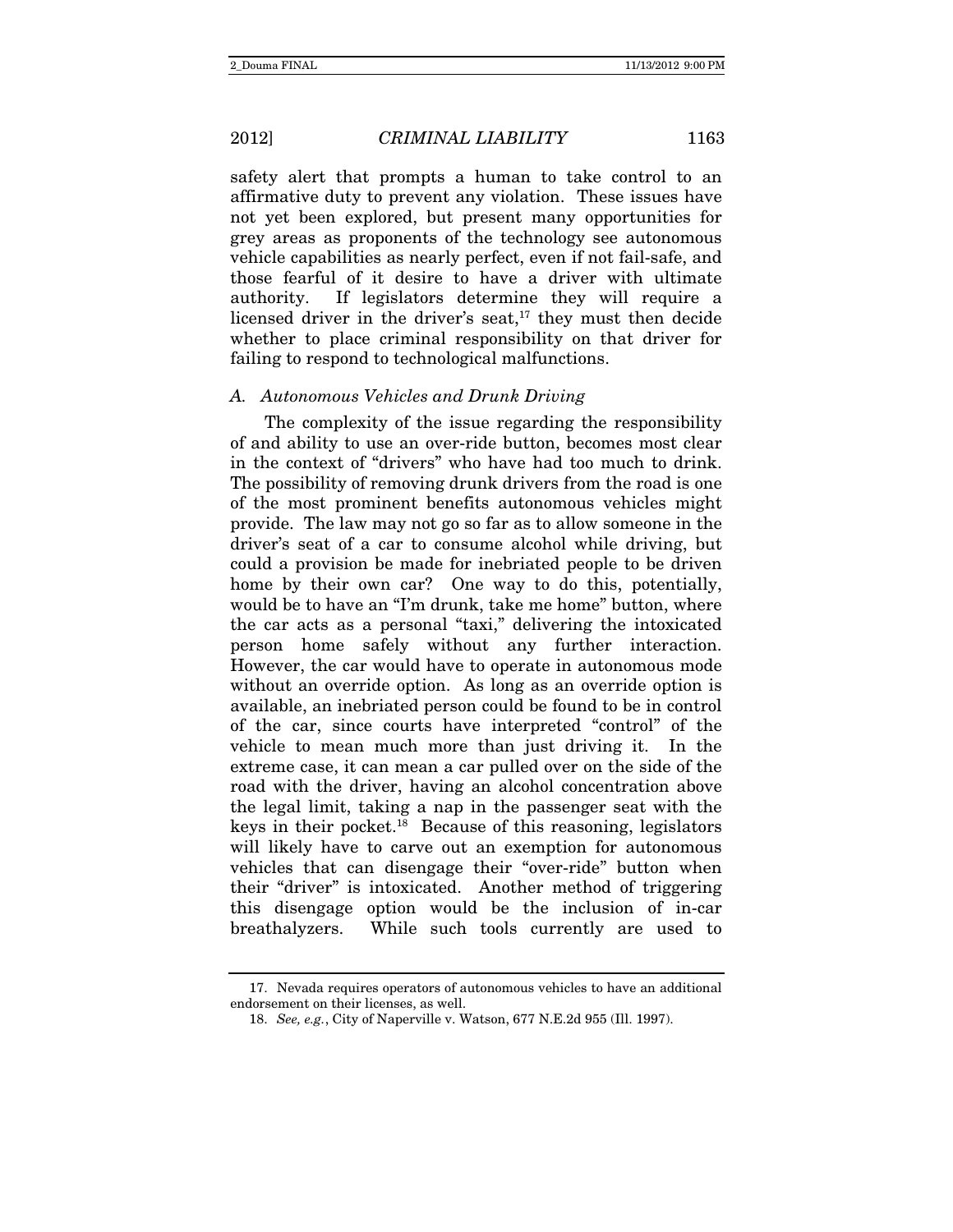disengage ignitions when the person in the driver's seat is intoxicated, they could instead disengage the over-ride button during the trip home.

#### B. Autonomous Vehicles and New Drivers

Assuming a vehicle could operate safely in passenger mode, the possibility arises that a car could have passengers without having a driver. There are societal norms in place that guide unattended travel for young people. Many children ride the bus to school without aid from their parents, and parents in metropolitan areas often allow their adolescent children to ride the city bus alone. Whether parents will be able to put their elementary-aged children in the car and send them to soccer practice alone is yet to be seen, but should be considered when forming regulations. States will need to consider whether licenses should be mandatory for autonomous vehicles, as well as how to prepare novice drivers. Operating an autonomous vehicle in passenger mode clearly takes less skill than operating a normal vehicle. How will novice drivers be trained if the only time they will interact with cars is during emergencies? Conversely, could autonomous vehicles be trained to recognize a teenager's mistakes and be able to take over? If so, regulators will have to contemplate the specter of an entire generation with "learned incompetence" (i.e., the situation where everyone has gotten used to the car not making mistakes, thus creating the possibility that no one in a malfunctioning vehicle would actually be competent to handle emergency situations).<sup>19</sup>

# III. AUTONOMOUS VEHICLES AND THIRD PARTY INTERFERENCE

One of the most severe criminal issue to be dealt with goes back to the concept of being accountable for operating the car—a third party hacking into the computer system running the car and thereby controlling it. The thought of a misbehaving computer system is probably scary enough to make some people fearful of autonomous vehicles. The

 <sup>19.</sup> One way to handle this would be to require simulator training and testing for all drivers, but this may be a more expensive proposition than the current regulatory practices.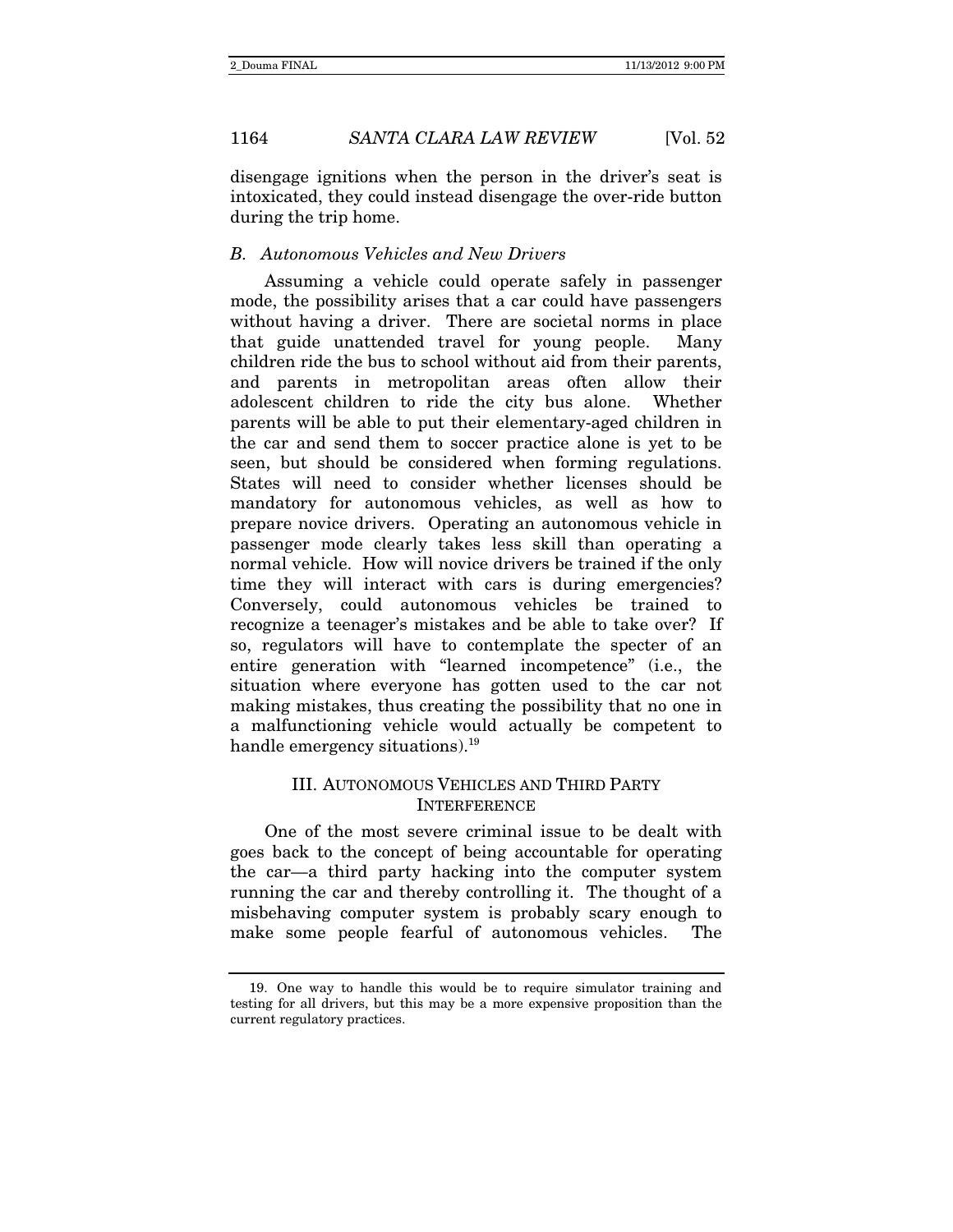thought of a stranger—a thief, kidnapper, or murderer—in control of a vehicle is downright terrifying. Stepping back from the worst-case scenario, consider the consequence if the hacker merely wants to cause trouble by making vehicles consistently travel at 10 miles per hour over the speed limit. If the vehicle can self-diagnose that it has been hacked and issue a safety alert, the driver could have the ability to take over the driving task upon receiving the alert. In this scenario, there are at least two liable parties that need to be considered: first, the hacker, who will obviously be criminally liable for her acts, and second, the operator, as she would now be expected to take over safe operation of the vehicle until the technology is fixed.

Furthermore, there are several degrees of culpability. First, the mere act of hacking into the control system of someone else's car can be analogized to stealing a car, and ultimately carjacking, should the car then take off with an unsuspecting passenger. If the car can self-diagnose the problem and shut itself down, as required in the Nevada proposed regulations, the crime likely stops there. However, if the car is unable to self-diagnose, or, if the hacker disabled the diagnostic software to disengage the autonomous technology, then the operator's responsibility to do so becomes the final safety option. This again can be analogized to the carjacking situation where the victim of a carjacking is not necessarily expected to defy the orders of the carjacker. In other words, as mentioned before, if a vehicle operator is expected to override when needed, the ultimate responsibility for safe operation of the vehicle likely will remain with the person with the ability to engage that feature.20

### A. Preventing the Autonomous Vehicle from Committing "Autonomous" Crimes

The final issues we will look at involve the ability to use autonomous vehicles to commit crimes. Obviously, this pertains just to the passenger scenario, as it assumes the car is able to operate remotely (i.e., without anyone in it all). The first illegal purpose to consider is drug trafficking. It is easy to imagine a drug ring operation in which unoccupied

 <sup>20.</sup> In this case, culpability would extend to the hacker, although the severity of crimes committed would certainly differ.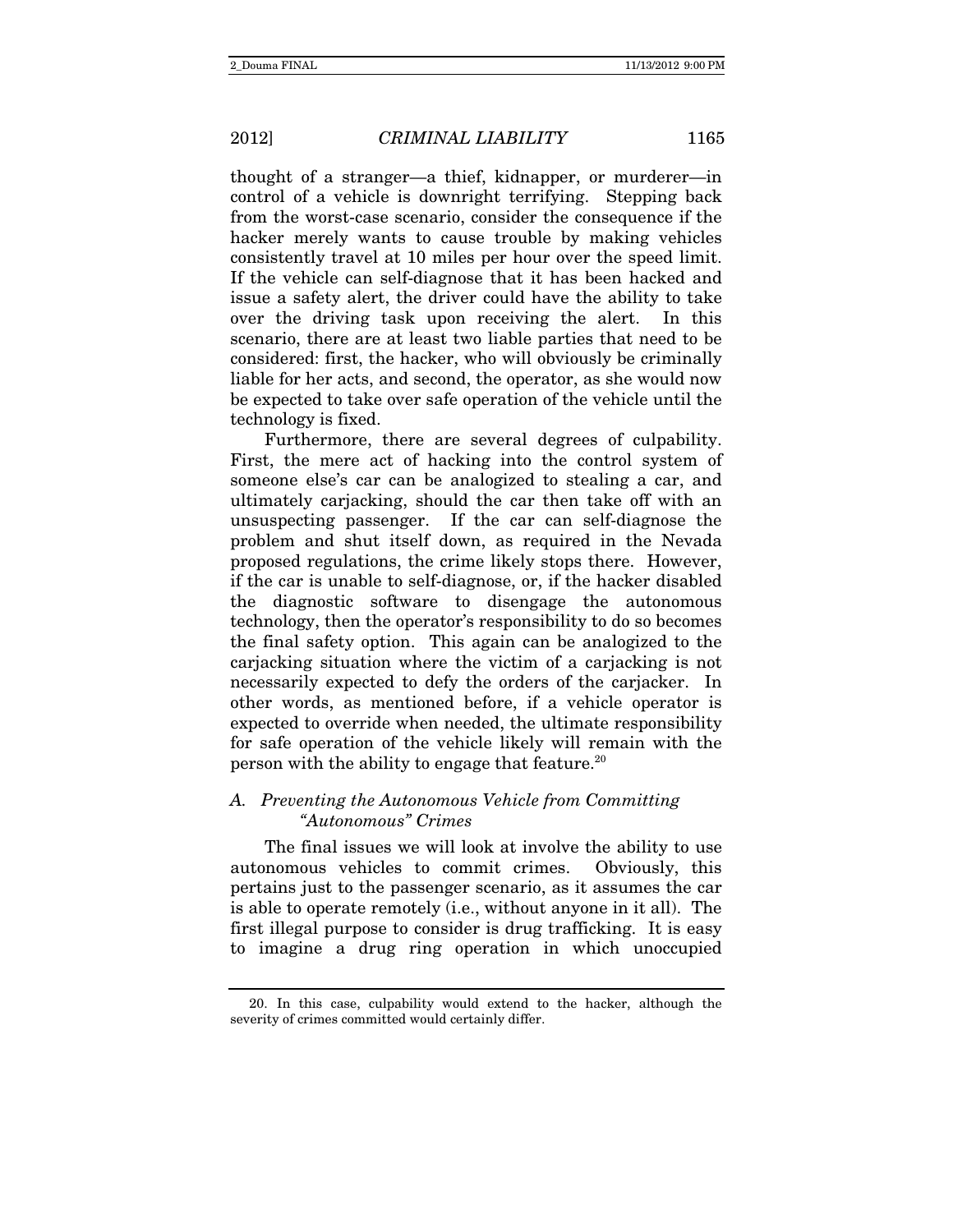autonomous vehicles are used to deliver drugs to an obscure meeting place. The option is attractive as the car would appear no different than any other unoccupied vehicle, but, in the event its cargo is discovered, there is no driver to arrest! While there could be ways to track down the origin of the vehicle<sup>21</sup> there is a certain level of anonymity created that is not presently available. The prospect of law enforcement officers having the ability to remotely pull over vehicles, and the ability of law enforcement to track movements of any suspected vehicle, autonomous or not, $22$  will allay some public fears of increased, or at least more efficient, drug trafficking. To dealers, however, the drastic reduction of being physically caught delivering large amounts of drugs would be a welcome buffer.

A far more horrific unoccupied vehicle situation is that of a terrorist attack. While vehicles have previously been used as bombs in the U.S. without causing harm to their operators,23 the opportunity offered by unmanned vehicles is unprecedented in the way it could allow terrorists to quickly strike targets miles away from their current location. Fortunately, a number of laws and other trends currently exist to counter this dreadful possibility. The first line of defense lays in the laws regulating the sale and distribution of significant amounts of explosive material.<sup>24</sup> Tracking this information could provide a basis of reasonable suspicion that would allow law enforcement to search a vehicle before it reaches its target. The second defense would come in the form of the ability of law enforcement to pull over or disable a suspected vehicle along its route. Obviously, this point assumes law enforcement has the power to do this at least when lives are in imminent danger, as discussed below.

 <sup>21.</sup> Many of these methods raise privacy issues, however, further complicating the matter.

 <sup>22.</sup> Despite the opportunity presented by United States v. Jones, 132 S. Ct. 945, (2012), the Supreme Court did not address the question of remote vehicle tracking, allowing tracking based on probable cause or warrant to continue.

 <sup>23.</sup> For example, in the 1995 bombing of the Alfred P. Murrah Federal Building in Oklahoma City, Oklahoma, Timothy McVeigh deployed a rental truck packed with explosives, which detonated after he left the scene. United States v. McVeigh, 940 F. Supp. 1541, 1545–46 (D. Colo. 1996)

 <sup>24. 6</sup> U.S.C. § 1203 (Hazardous Materials Highway Routing); 18 U.S.C. Section 842 (Unlawful Acts)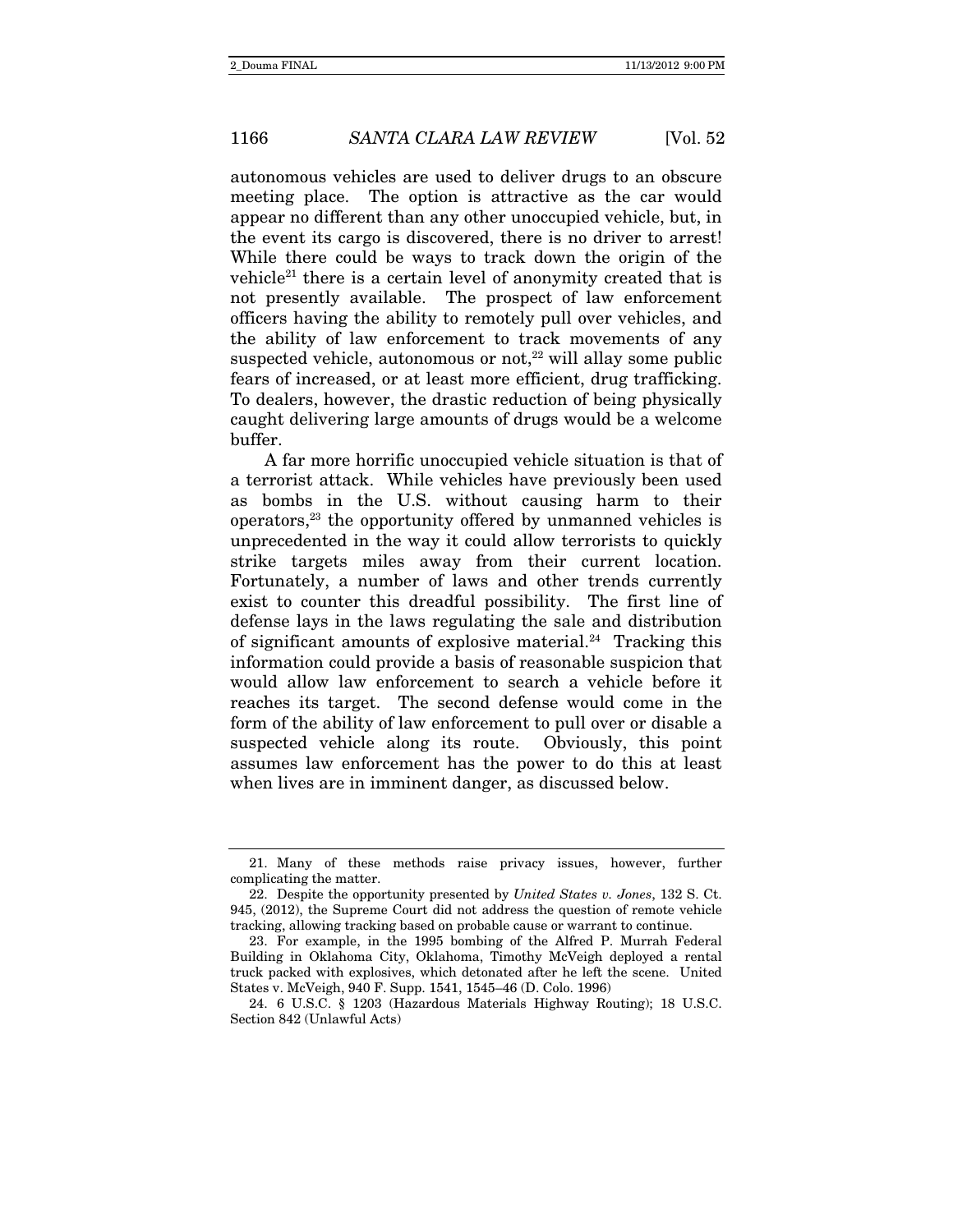In both of these cases, however, the greatest deterrence lies in the technology that even allows us to consider the possibility: the ability to program a car to drive somewhere on its own. The instructions inputted into an autonomous vehicle could be the evidence used to implicate the drug trafficker or terrorist. Laws or regulations could be written that require these instructions, and some identifying information of the programmer (perhaps a key code), be retained. Provided that the "black boxes" designed to hold this data are constructed to be sufficiently indestructible, the perpetrator could be easily identified. While this option creates certain risks to privacy of innocent programmers, it is not inconceivable that a system could be devised that accurately identifies the programmer, but transparently shows how the data is deleted.

### B. Law Enforcement and Autonomous Vehicles

The final piece of the criminal liability picture is that of law enforcement capabilities. The hacking scenario highlights this point: how much power should law enforcement have to enforce the laws regulating autonomous vehicles? Should the police be able to force a misbehaving vehicle to pull over? Should the information captured by the autonomous vehicle be used in court for prosecutorial purposes? Should owners be held vicariously liable for the actions of their cars?

The worst-case scenario for autonomous vehicles is the situation in which a young child or children is trapped inside a misbehaving car, either due to hacking or malfunction. From a constitutional perspective, giving law enforcement officers the ability to force a vehicle to pull over—potentially a "seizure" under the Fourth Amendment<sup>25</sup>—is a slippery slope. It would necessarily mean that a dishonest police officer could have wide latitude to remotely pull over a vehicle. From a public safety perspective, it could be argued that by operating an autonomous vehicle a person lessens her reasonable expectation of privacy typically associated with driving a car. This is a particularly strong argument in the passenger scenario or in the case of helpless occupants held hostage by a hacker controlling a vehicle. Certainly, in the passenger

 <sup>25.</sup> U.S. CONST. amend. IV.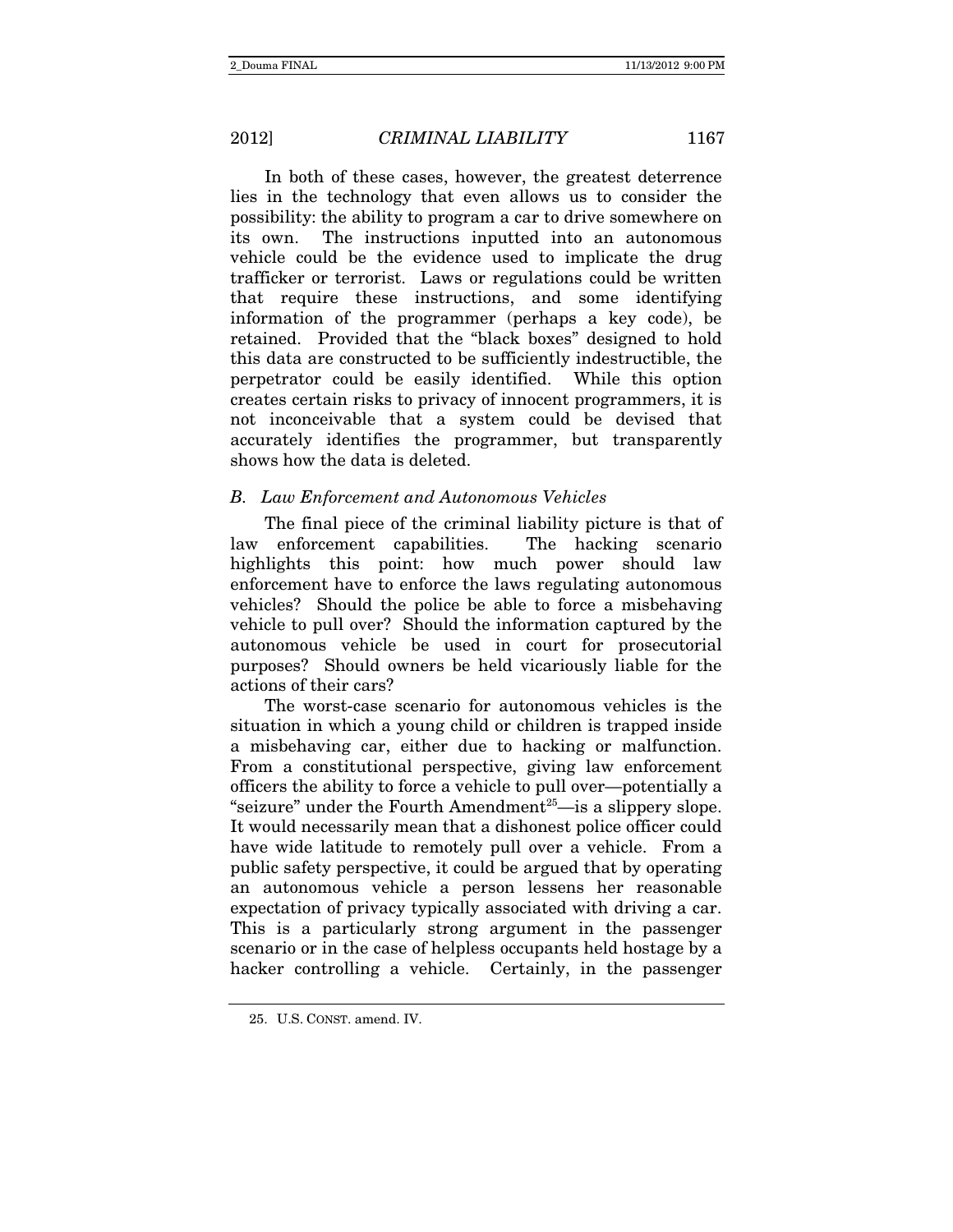setting, there may be no other option for executing a traffic stop, as the operator may not even be in the car, or those that are in the car may not have the ability to tell the car to stop. In the auto-pilot scenario, with the override available, it seems more reasonable to require the operator to respond to a law enforcement vehicle with its lights on. While continuing this line of thought to its extreme conclusion leaves the potential for dangerous high-speed chases, it also limits the power to pull over vehicles without cause. Should law enforcement be given the power to pull cars over remotely, it will need to be regulated, and limited to very specific situations, such as when the officer is certain that lives are in imminent danger.

Vehicles are already equipped with black boxes that record a limited amount of information and are typically only accessed after traffic accidents. Given the amount of data autonomous vehicles will need to process, it is certain that at least some, if not all, of that data will be recorded as well, as discussed above. If this data is available in court, it could be a treasure trove of evidence for litigants. However, the veracity and authenticity of the data will need to be considered. Could the data come in on its own, as if the car is speaking as a person, or will it need an individual to verify its authenticity?26 The questions will only be determined as increasingly detailed data becomes available.

#### **CONCLUSION**

As the confidence level in autonomous vehicles rises, so will the potential for misuse. If these vehicles are found to be efficient and safe in passenger mode, it is highly likely that parents will start to feel comfortable sending their children off alone in the car as if it were a personal bus. Before it reaches that point, responsibility needs to be clearly assigned—the roles of occupants, drivers, operators, and

 <sup>26.</sup> While it is different than a drug test, if any analysis needs to be done on the information, it is possible that verification is needed each time data recorder logs are brought into court. See e.g., Bullcoming v. New Mexico, 131 S. Ct. 2705, 2709 (2011) (in the criminal law context, the Sixth Amendment's Confrontation Clause requires that when a forensic laboratory report is prepared as evidence for a criminal proceeding, the report may not be introduced at the proceeding unless there is a live witness competent to testify to the truth of the statements made in the report).